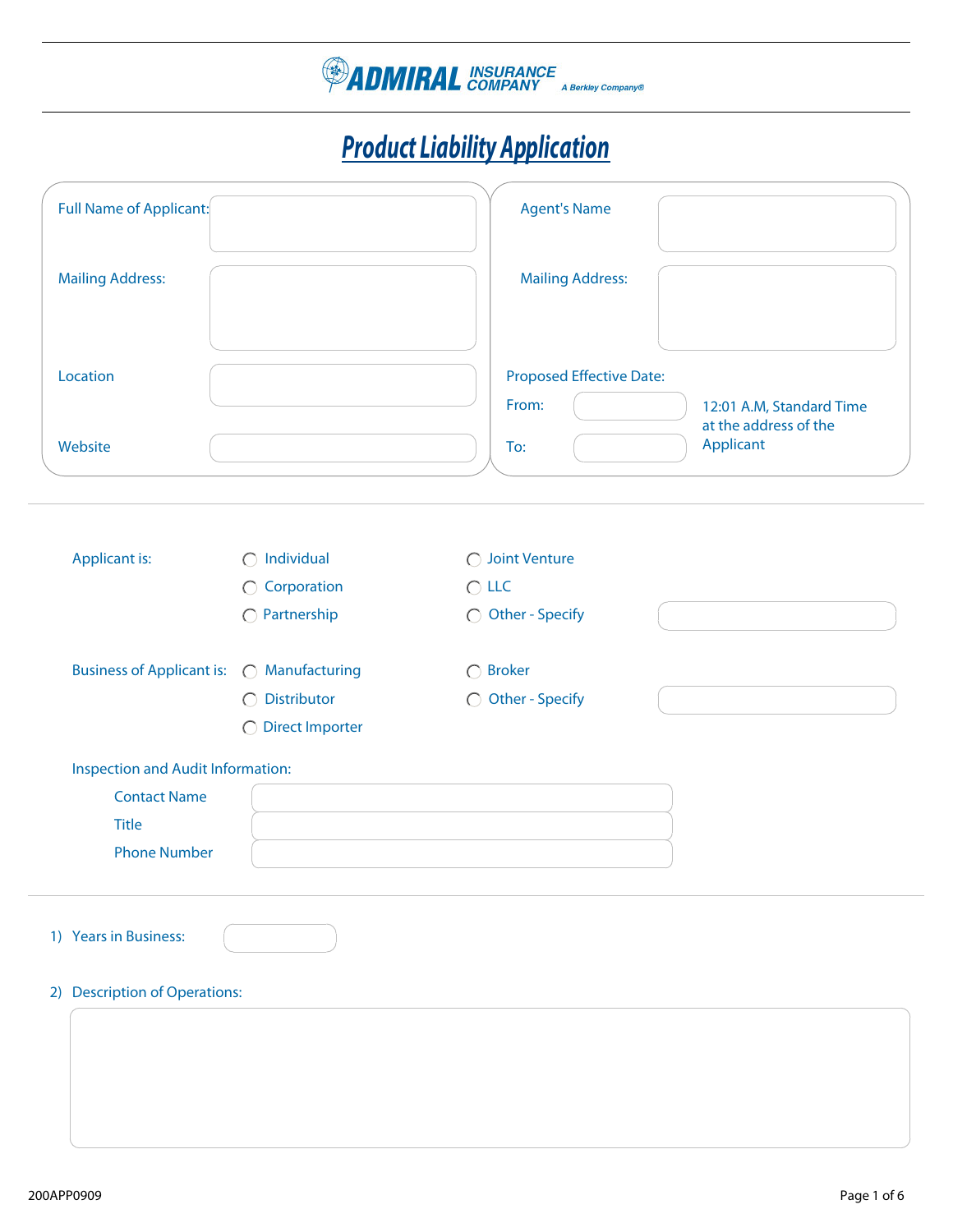

3) Description of all discontinued products and historical sales for each:

## 4) Description of all acquisitions completed in the last five years:

| 5) Annual sales:                |                                                                                                                                                                                                                                         | <b>Sales</b>         | <b>Sales</b> | <b>Sales</b>                        | <b>Sales</b>                  |    | <b>Sales</b> |
|---------------------------------|-----------------------------------------------------------------------------------------------------------------------------------------------------------------------------------------------------------------------------------------|----------------------|--------------|-------------------------------------|-------------------------------|----|--------------|
| <b>Upcoming Year</b>            |                                                                                                                                                                                                                                         | <b>United States</b> | Canada       | U.K., Ireland &<br><b>Australia</b> | <b>All Other</b><br>Countries |    | <b>Total</b> |
| (Estimate)                      | To                                                                                                                                                                                                                                      | S.                   | \$           | \$                                  | \$                            | Ś  | 0            |
| <b>Current Year</b>             | To                                                                                                                                                                                                                                      | \$                   | \$           | \$                                  | \$                            | \$ | $\pmb{0}$    |
| <b>First Prior Year</b>         | To                                                                                                                                                                                                                                      | S                    | \$           | \$                                  | \$                            | \$ | 0            |
| <b>Second Prior Year</b>        | To                                                                                                                                                                                                                                      | \$.                  | \$           | \$                                  | \$                            |    | 0            |
| <b>Third Prior Year</b>         | To                                                                                                                                                                                                                                      | \$                   | \$           | \$                                  | \$                            | \$ | $\pmb{0}$    |
| <b>Fourth Prior Year</b>        | To                                                                                                                                                                                                                                      | \$                   | \$           | \$                                  | \$.                           | S  | $\pmb{0}$    |
|                                 | 6) If you distribute products manufactured by others:<br>a. Do you directly import your final product from a foreign company?<br>If yes, please complete our FOREIGN-MANUFACTURED PRODUCT SUPPLEMENTAL QUESTIONNAIRE.                   |                      |              |                                     |                               |    | OYES ONO     |
|                                 | b. Do you obtain Certificates of Product Liability Insurance from each of your manufactures/suppliers?<br>If yes, minimum limits of insurance required:                                                                                 |                      |              |                                     |                               |    | OYES ONO     |
| Liability insurance?            | c. Are you included as an Additional Insured-Vendor under each manufacturer's/supplier's Product                                                                                                                                        |                      |              |                                     |                               |    | OYES ONO     |
| performed by a foreign company? | 7) If you contract the manufacturing or assembly of your final product to others, is any manufacturing or assembly $\bigcirc$ YES $\bigcirc$ NO<br>If yes, please complete our FOREIGN-MANUFACTURED PRODUCT SUPPLEMENTAL QUESTIONNAIRE. |                      |              |                                     |                               |    |              |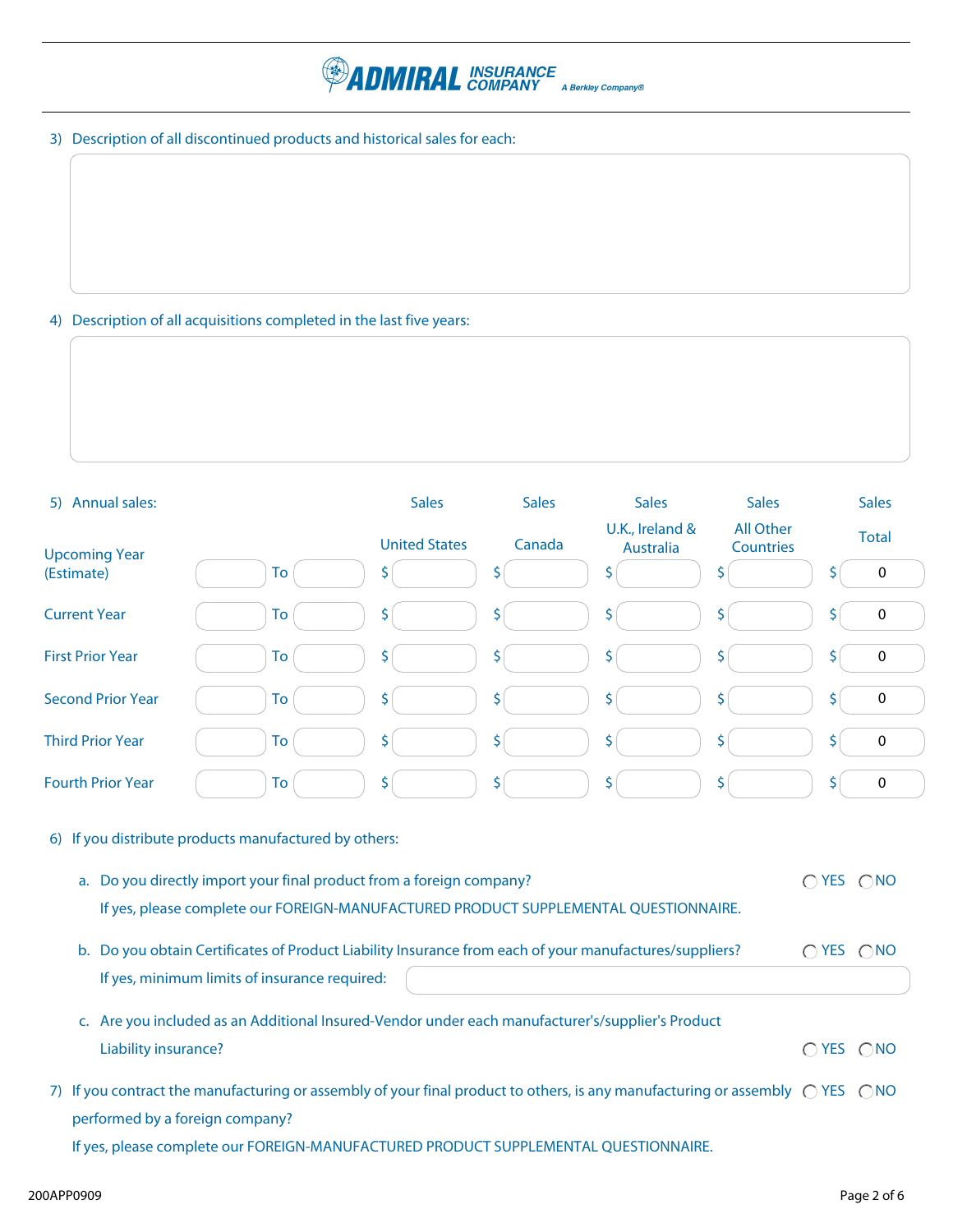11.) Do you maintain formal written quality control and testing procedures?  $\bigcap_{i=1}^{\infty}$  YES  $\bigcap_{i=1}^{\infty}$  YES  $\bigcap_{i=1}^{\infty}$ 12.) How long are quality control testing records kept? 13.) Can you identify your product from those competitors?  $\bigcirc$   $\bigcirc$   $\bigcirc$   $\bigcirc$   $\bigcirc$   $\bigcirc$   $\bigcirc$   $\bigcirc$   $\bigcirc$   $\bigcirc$   $\bigcirc$   $\bigcirc$   $\bigcirc$   $\bigcirc$   $\bigcirc$   $\bigcirc$   $\bigcirc$   $\bigcirc$   $\bigcirc$   $\bigcirc$   $\bigcirc$   $\bigcirc$   $\bigcirc$   $\bigcirc$   $\bigcirc$   $\bigcirc$   $\bigcirc$  14) Do you maintain records of the following: a. When and where your product was manufactured?  $\bigcirc$   $\bigcirc$   $\bigcirc$   $\bigcirc$   $\bigcirc$   $\bigcirc$   $\bigcirc$   $\bigcirc$   $\bigcirc$   $\bigcirc$   $\bigcirc$   $\bigcirc$   $\bigcirc$   $\bigcirc$   $\bigcirc$   $\bigcirc$   $\bigcirc$   $\bigcirc$   $\bigcirc$   $\bigcirc$   $\bigcirc$   $\bigcirc$   $\bigcirc$   $\bigcirc$   $\bigcirc$   $\bigcirc$   $\bigcirc$   $\bigcirc$   $\bigcirc$ b. To whom your product was sold and the date of sale?  $\bigcirc$   $\bigcirc$   $\bigcirc$   $\bigcirc$   $\bigcirc$   $\bigcirc$   $\bigcirc$   $\bigcirc$   $\bigcirc$   $\bigcirc$   $\bigcirc$   $\bigcirc$   $\bigcirc$   $\bigcirc$   $\bigcirc$   $\bigcirc$   $\bigcirc$   $\bigcirc$   $\bigcirc$   $\bigcirc$   $\bigcirc$   $\bigcirc$   $\bigcirc$   $\bigcirc$   $\bigcirc$   $\bigcirc$   $\bigcirc$   $\bigcirc$ c. Who supplied the parts and/or supplies going into the product?  $\bigcirc$  YES  $\bigcirc$  NO d. Changes in design? Canadian Control of the state of the state of the state of the state of the state of the state of the state of the state of the state of the state of the state of the state of the state of the state o e. Changes in advertising material?  $\bigcirc$  YES  $\bigcirc$  NO If yes, how long do you maintain records? 15.) Who designs your products? 16.) Are designs reviewed, tested and verified by others?  $\bigcirc$  and  $\bigcirc$  and  $\bigcirc$   $\bigcirc$   $\bigcirc$   $\bigcirc$   $\bigcirc$   $\bigcirc$   $\bigcirc$   $\bigcirc$   $\bigcirc$   $\bigcirc$   $\bigcirc$   $\bigcirc$   $\bigcirc$   $\bigcirc$   $\bigcirc$   $\bigcirc$   $\bigcirc$   $\bigcirc$   $\bigcirc$   $\bigcirc$   $\bigcirc$   $\bigcirc$   $\bigcirc$   $\bigcirc$ If yes, by whom? Please list credentials: 9.) Do you obtain Certificates of Insurance from all suppliers evidencing Product Liability Insurance?  $\bigcap$  YES  $\bigcap$ NO If yes, minimum limits of insurance required: 10.) Do you or others on your behalf install, service, repair or maintain your products?  $\bigcap$  YES  $\bigcap$ NO If yes, list full details below and attach a copy of your standard written contract and estimate the percentage of sales generated by these operations: If yes, please attach those sections of the agreement(s) pertaining to Product Liability and Product Liability insurance. 8.) If you contract the manufacturing or assembly of your product to a domestic company, do you have a formal written agreement with each sub-manufacturer?  $O$  YES  $O$  NO

**ADMIRAL** INSURANCE

A Berkley Company®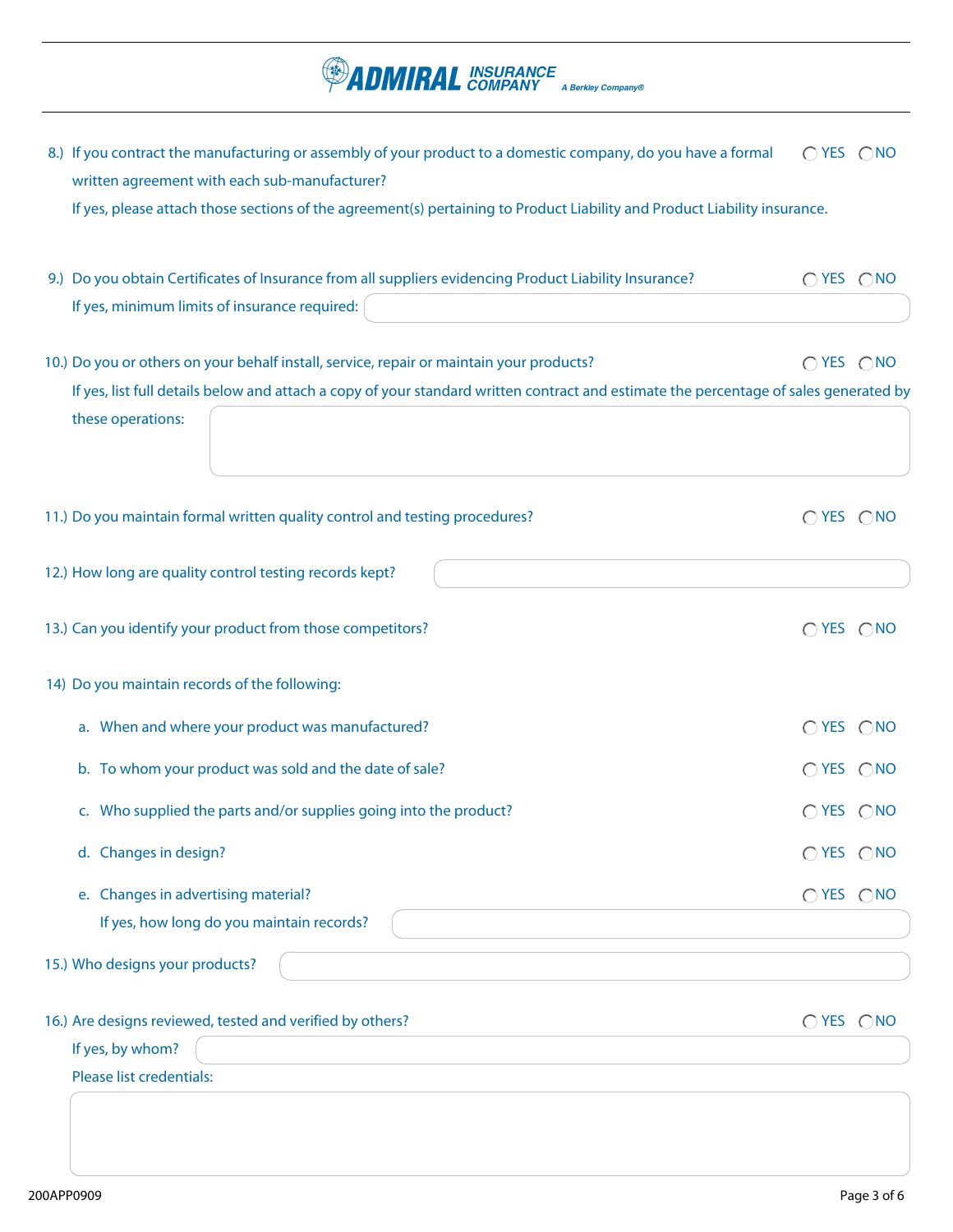| <b>ADMIRAL</b> INSURANCE<br><b>4 Berkley Company®</b>                                                         |                |  |
|---------------------------------------------------------------------------------------------------------------|----------------|--|
| 17.) Are all warning labels and instructions for use reviewed by outside counsel?                             | OYES ONO       |  |
| 18.) Are your products subject to any government or industry standards?                                       | $OYES$ $ONO$   |  |
| If yes, are your products in full compliance                                                                  | $O$ YES $O$ NO |  |
| Describe the standards and its documentation:                                                                 |                |  |
|                                                                                                               |                |  |
| 19.) Have you attained ISA 9000, QS 9000 or similar Certification?                                            | OYES ONO       |  |
| 20.) Do you offer training or instruction in the user of your products?                                       | $O$ YES $O$ NO |  |
| If yes, do you certify the trainees?                                                                          | $O$ YES $O$ NO |  |
| 21.) Do you have a formal written products recall procedure?                                                  | OYES ONO       |  |
| If yes, please provide attached copy.                                                                         |                |  |
| 22.) Have you voluntarily or involuntarily recalled, or are you considering recalling, any known or suspected |                |  |
| defective products from the market?                                                                           | OYES ONO       |  |
| If yes, please describe.                                                                                      |                |  |
|                                                                                                               |                |  |
| 23.) Do you or others (including your suppliers and contact manufacturers) manufacture, create or use carbon  |                |  |
| nanotubes or fullerenes in any product manufactured, sold or distributed?                                     | OYES ONO       |  |
| If yes, please describe the end products or component parts in detail.                                        |                |  |
|                                                                                                               |                |  |

 $O$  YES  $O$  NO 24.) Are nanoscale materials or nanoparticles **other than carbon nanotubes and fullerenes** used by you or others (including your suppliers and contract manufactures) in the manufacture or creation of any product, or any product, sold or distributed?

If yes, please describe nanoscale materials, nanoparticles and end products in detail.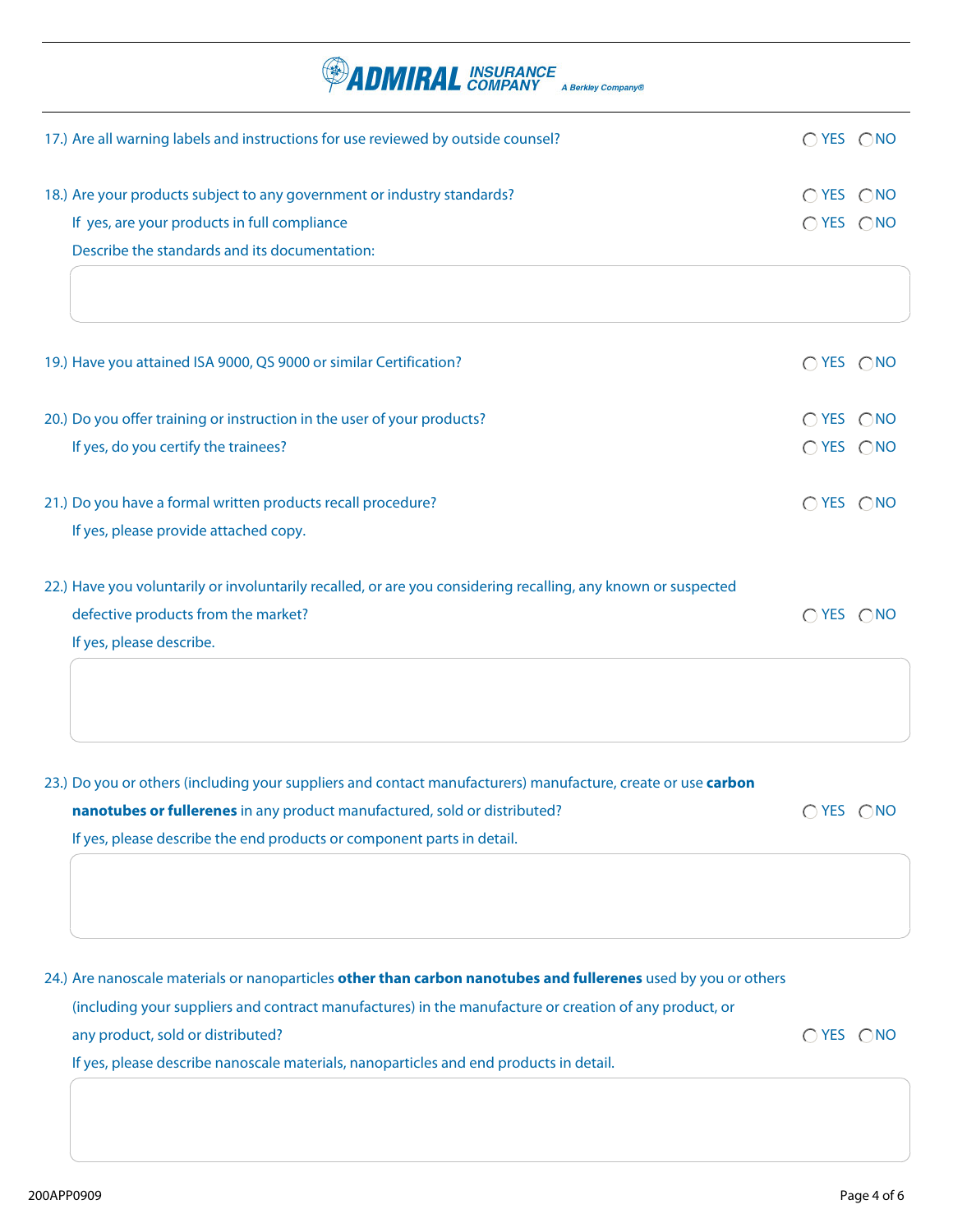

## 25) Five Year carrier loss history (or check here if no insured or uninsured losses in five years):

|                      |         |         | <b>Claims</b><br>Valuation |          |          |      |                       |
|----------------------|---------|---------|----------------------------|----------|----------|------|-----------------------|
| <b>Policy Period</b> | Carrier | SIR/Ded | Date                       | # Claims | Reserved | Paid | <b>Total Incurred</b> |
|                      |         |         |                            |          |          |      |                       |
|                      |         |         |                            |          |          |      |                       |
|                      |         |         |                            |          |          |      |                       |
|                      |         |         |                            |          |          |      |                       |
|                      |         |         |                            |          |          |      |                       |
|                      |         |         |                            |          |          |      |                       |

 $O$  YES  $O$  NO 26.) Are you aware of any incident, condition, circumstance, defect or suspected defect in any product of work, which may result in a claim or claims against you that are not listed above? If yes, please describe.

- $O$  YES  $O$  NO 27.) Are you aware of any complaint or notice filed in the last three years with any governmental agency or industry regulatory body including but not limited to the U.S. Consumer Product Safety Commission concerning your product? If yes, please describe.
- $O$  YES  $O$  NO 28.) Are you aware of any study, analysis or trial conducted or being conducted by or on behalf of any governmental agency or industry regulatory body to examine the safety of your product? If yes, please describe.

| 29.) Current Carrier:                          | Limits:                  | Deductible/SIR:    |             |
|------------------------------------------------|--------------------------|--------------------|-------------|
| Rate:                                          | Premium:                 | <b>Retro Date:</b> |             |
| $\bigcirc$ Occurrence<br><b>Coverage Form:</b> | Claims-Made<br>$\bigcap$ |                    |             |
| Is current carrier offering renewal?           | $O$ YES $O$ NO           |                    |             |
| 30.) Desired Limits:                           | Deductible/SIR:          |                    |             |
| 200APP0909                                     |                          |                    | Page 5 of 6 |